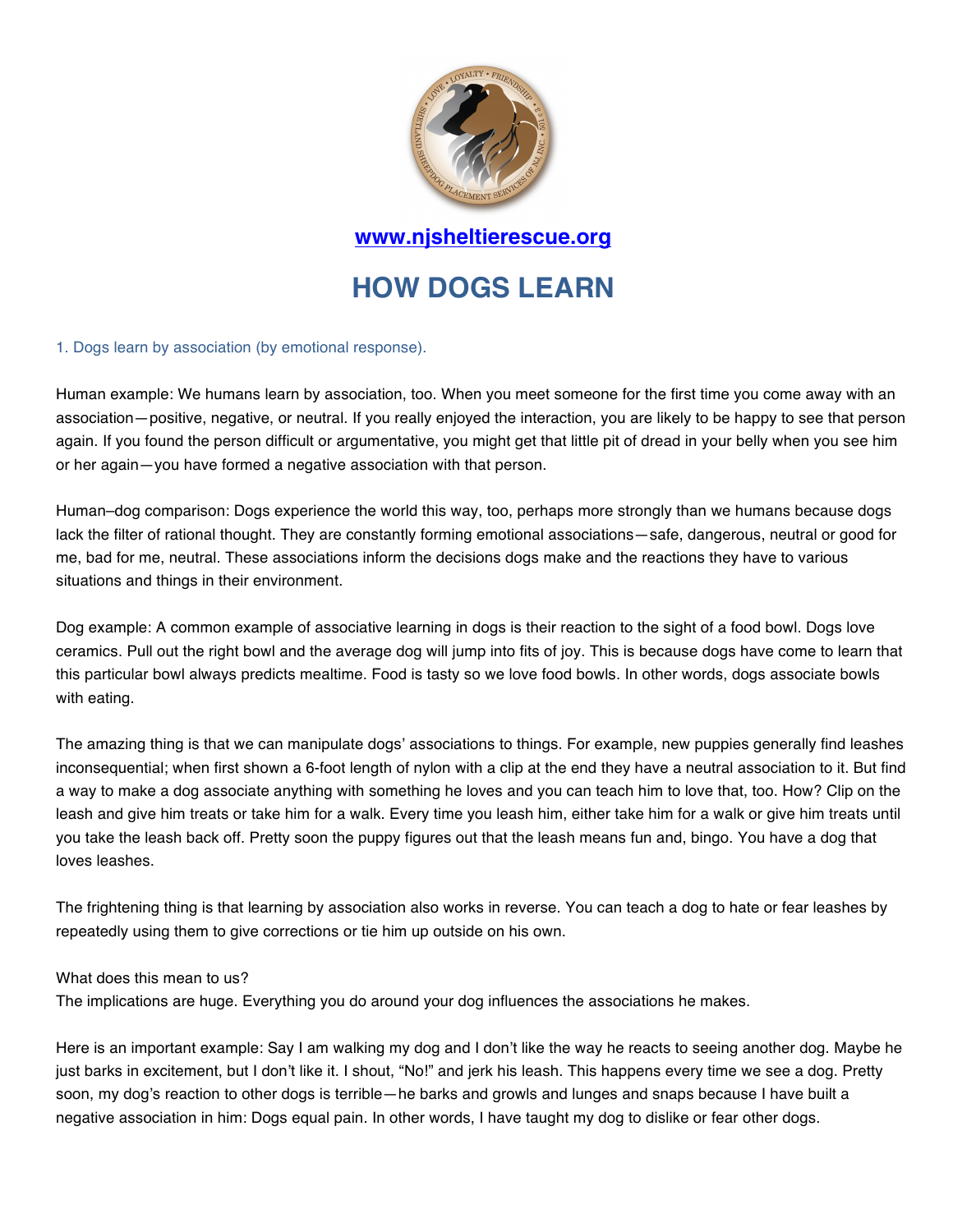

# **www.njsheltierescue.org**

This is the main drawback of using punishment—it has unintended side effects. For example, it builds a negative association with the punisher, affecting the bond between person and dog. It is not that punishment doesn't work—it is that learning by association or emotion always comes along for the ride.

What might I do instead if my dog growls and lunges when he sees another dog? Reverse his negative association with other dogs. Treats are a good way to do this, but my dog might be too upset to take the treats. Put a spider right in front of an arachnophobe, and she will have a hard time listening to instructions to sit down and stop screaming. But keep the spider twenty feet away, only show it for short periods of time, and distract the phobic person with conversation or chocolate, and things will probably have a better outcome.

The process is the same for dogs who are scared of or upset by something. It is called desensitization and involves the 3 Ds: distance, duration, and distraction. We move the dog farther away from the upsetting object, try to keep the situation brief, and distract with cheerful voices and treats.

Remember, we are not rewarding the dog for his ugly display; he is too upset to control his behavior. We are trying to affect his emotional state so he feels no need to act that way and we can then ask for a different behavior.

## 2. Dogs learn by consequence (by doing).

Human example: I can tell a school-age child that I will take him out for ice cream when I see him next week to celebrate his good report card. When he eats the ice cream, he understands he is being rewarded for grades he got a week ago, and he got those grades for work he did over several months.

Human–dog comparison: A dog could never understand this—it is way beyond his ability to connect events. Dogs learn by consequence like we do, but for dogs the consequence has to be immediate.

Dog example: Say I lure a dog into a sit with my hand. Then I rummage around for the treat. By the time I deliver the treat five seconds later, the impact is lost because in those five seconds, the dog sneezed, sniffed the ground, and looked left. All of a sudden a treat appeared. As far as the dog is concerned, he got it for looking left. You will eventually teach that dog to sit, but it will take a while. Or you might end up with a dog that sits and looks left as a matter of course.

## What does this mean to us?

That we need precision and immediacy to train dogs. Give your dog immediate feedback—let him know right away when he has done something you like. You can use praise, treats, or other dog rewards such as throwing a ball, opening a door, or letting your dog off leash to romp.

## A dog's view of the world.

So, dogs learn in two ways—by association/emotion and by consequence/doing. And because of these two ways of learning, dogs see the world in two ways: What is safe/good for me vs. what is dangerous/bad and what works vs. what doesn't.